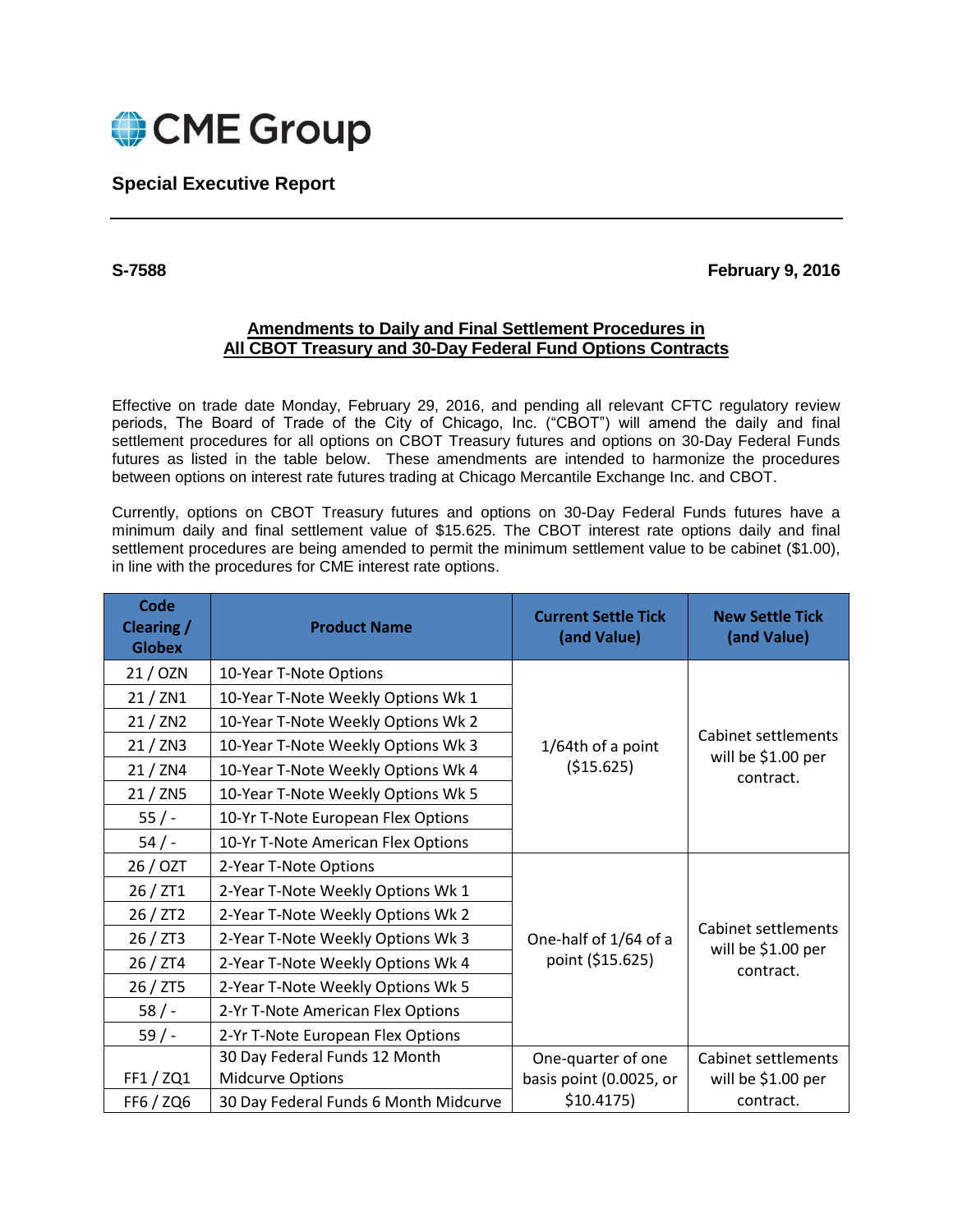|             | Options                                           |                                                                                                  |                                                               |
|-------------|---------------------------------------------------|--------------------------------------------------------------------------------------------------|---------------------------------------------------------------|
| 41 / OZQ    | 30 Day Federal Funds Options                      |                                                                                                  |                                                               |
| 25 / OZF    | 5-Year T-Note Options                             |                                                                                                  |                                                               |
| 25 / ZF1    | 5-Year T-Note Weekly Options Wk 1                 |                                                                                                  | <b>Cabinet settlements</b><br>will be \$1.00 per<br>contract. |
| 25/ZF2      | 5-Year T-Note Weekly Options Wk 2                 |                                                                                                  |                                                               |
| 25/ZF3      | 5-Year T-Note Weekly Options Wk 3                 | One-half of 1/64 of a                                                                            |                                                               |
| 25 / ZF4    | 5-Year T-Note Weekly Options Wk 4                 | point (\$7.8125)                                                                                 |                                                               |
| 25 / ZF5    | 5-Year T-Note Weekly Options Wk 5                 |                                                                                                  |                                                               |
| 57/         | 5-Yr T-Note European Flex Options                 |                                                                                                  |                                                               |
| 60/         | 5-Yr T-Note American Flex Options                 |                                                                                                  |                                                               |
| 17 / OZB    | U.S. Treasury Bond Options                        |                                                                                                  |                                                               |
|             | U.S. Treasury Bond Weekly Options Wk              |                                                                                                  | <b>Cabinet settlements</b><br>will be \$1.00 per<br>contract. |
| 17/2B1      | 1                                                 |                                                                                                  |                                                               |
|             | U.S. Treasury Bond Weekly Options Wk              |                                                                                                  |                                                               |
| 17/ZB2      | $\overline{2}$                                    |                                                                                                  |                                                               |
|             | U.S. Treasury Bond Weekly Options Wk              | $1/64$ of a point<br>(\$15.625)                                                                  |                                                               |
| 17/ZB3      | 3                                                 |                                                                                                  |                                                               |
| 17/ZB4      | U.S. Treasury Bond Weekly Options Wk<br>4         |                                                                                                  |                                                               |
|             | U.S. Treasury Bond Weekly Options Wk              |                                                                                                  |                                                               |
| 17/2B5      | 5                                                 |                                                                                                  |                                                               |
|             | U.S. Treasury Bond European Flex                  |                                                                                                  |                                                               |
| 53/         | Options                                           |                                                                                                  |                                                               |
|             | U.S. Treasury Bond American Flex                  |                                                                                                  |                                                               |
| $52/ -$     | Options                                           |                                                                                                  |                                                               |
| UBE / OUB   | Ultra U.S. Treasury Bond Options                  |                                                                                                  |                                                               |
|             | Ultra U.S. Treasury Bond Weekly                   |                                                                                                  | <b>Cabinet settlements</b><br>will be \$1.00 per<br>contract. |
| UBE / UB1   | Options Wk 1                                      |                                                                                                  |                                                               |
| UBE / UB2   | Ultra U.S. Treasury Bond Weekly<br>Options Wk 2   |                                                                                                  |                                                               |
|             | Ultra U.S. Treasury Bond Weekly                   |                                                                                                  |                                                               |
| UBE / UB3   | Options Wk 3                                      |                                                                                                  |                                                               |
|             | Ultra U.S. Treasury Bond Weekly                   | $1/64$ of a point<br>(\$15.625)                                                                  |                                                               |
| UBE / UB4   | Options Wk 4                                      |                                                                                                  |                                                               |
|             | Ultra U.S. Treasury Bond Weekly                   |                                                                                                  |                                                               |
| UBE / UB5   | Options Wk 5                                      |                                                                                                  |                                                               |
|             | Ultra U.S. Treasury Bond American Flex            | <b>Cabinet settlements</b><br>$1/64$ of a point<br>will be \$1.00 per<br>(\$15.625)<br>contract. |                                                               |
| $97/$ -     | Options                                           |                                                                                                  |                                                               |
|             | Ultra U.S. Treasury Bond European Flex<br>Options |                                                                                                  |                                                               |
| 98/         | Ultra 10-Year U.S. Treasury Note                  |                                                                                                  |                                                               |
| TN / OTN    | Options                                           |                                                                                                  |                                                               |
|             | Ultra 10-Year U.S. Treasury Note                  |                                                                                                  |                                                               |
| TNW / TN1   | Options Wk 1                                      |                                                                                                  |                                                               |
| TNW $/$ TN2 | Ultra 10-Year U.S. Treasury Note                  |                                                                                                  |                                                               |